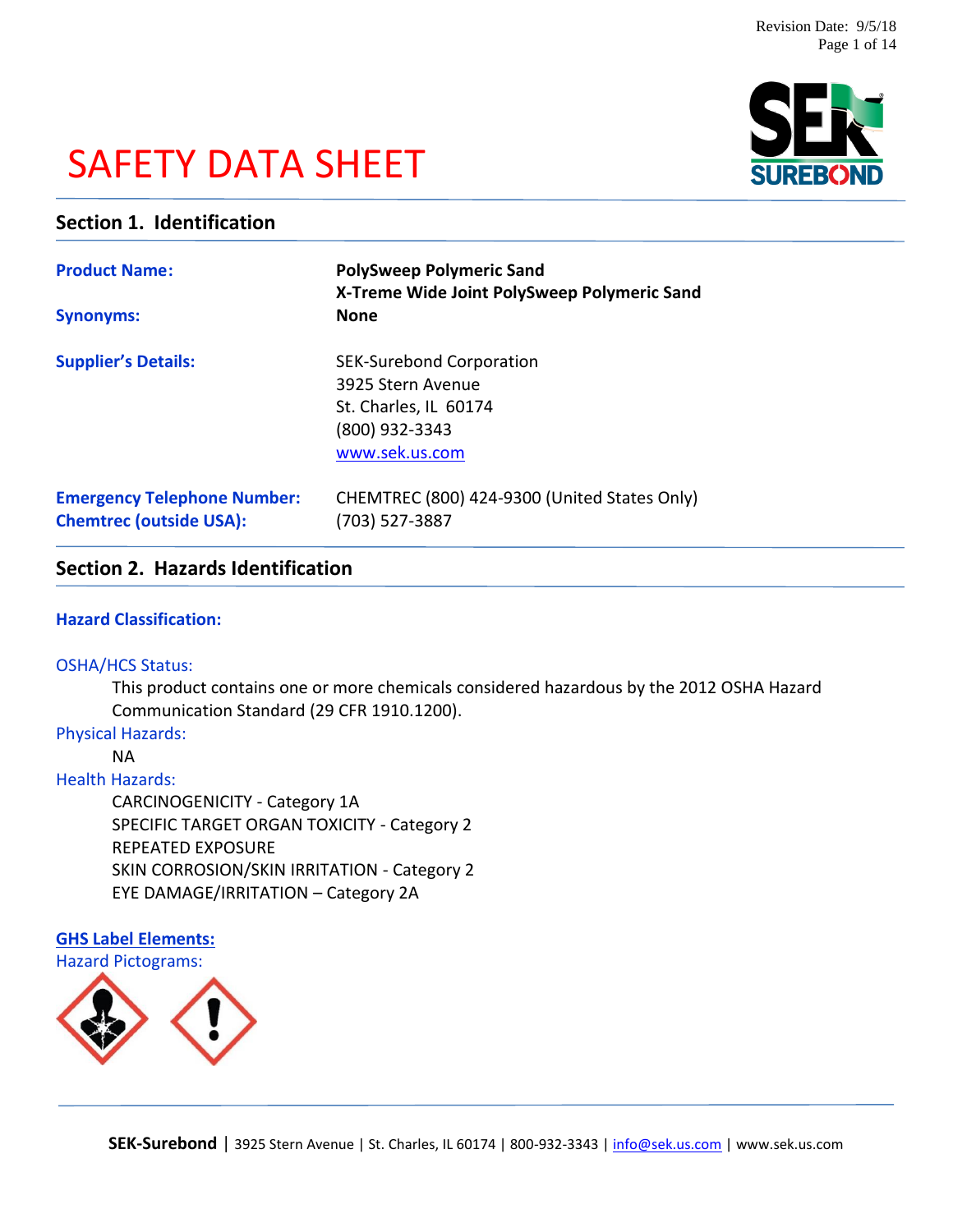## Signal Word: Danger

## Hazard Statements:

May cause cancer.

May cause damage to organs (lungs) through prolonged or repeated exposure.

Causes skin irritation.

Causes serious eye irritation.

## **Precautionary Statements:**

## Prevention:

Obtain special instructions before use. Do not handle until all safety precautions have been read and understood. Wash any exposed body parts. Wear protective gloves/protective clothing/eye protection/face protection.

#### Response:

**IF EXPOSED OR CONCERNED:** Get medical advice/attention.

**IF ON SKIN:** Wash with plenty of water. Take off contaminated clothing and wash it before reuse. **IF IN EYES:** Rinse continuously with water for several minutes. Remove contact lenses if present and easy to do.

# Storage:

Store in a cool, dry location. Keep below 90 $\mathrm{^oF}.$ 

# Disposal:

Dispose of contents/container in accordance with local/regional/national/international regulations.

## Other hazards:

None known

# Supplemental Information:

Respirable Crystalline Silica (RCS) may cause cancer. PolySweep contains varying quantities of quartz (crystalline silica). In its natural bulk state, the sand and gravel in PolySweep is not a known health hazard. PolySweep may be subjected to various natural or mechanical forces that produce small particles (dust) which may contain Respirable Crystalline Silica (particles less than 10 micrometers in aerodynamic diameter). Repeated inhalation of Respirable Crystalline Silica (quartz) may cause lung cancer according to IARC and NTP; ACGIH states that it is a suspected cause of cancer. Other forms of RCS (e.g. tridymite and cristobalite) may also be present or formed under certain industrial processes.

# **Section 3. Composition/Information on Ingredients**

| <b>Substance/Mixtures:</b><br><b>Chemical Nature:</b> | Mixture                                                                  |
|-------------------------------------------------------|--------------------------------------------------------------------------|
| <b>Other Means of Identification:</b>                 | PolySweep Polymeric Sand, X-Treme Wide Joint PolySweep Polymeric<br>Sand |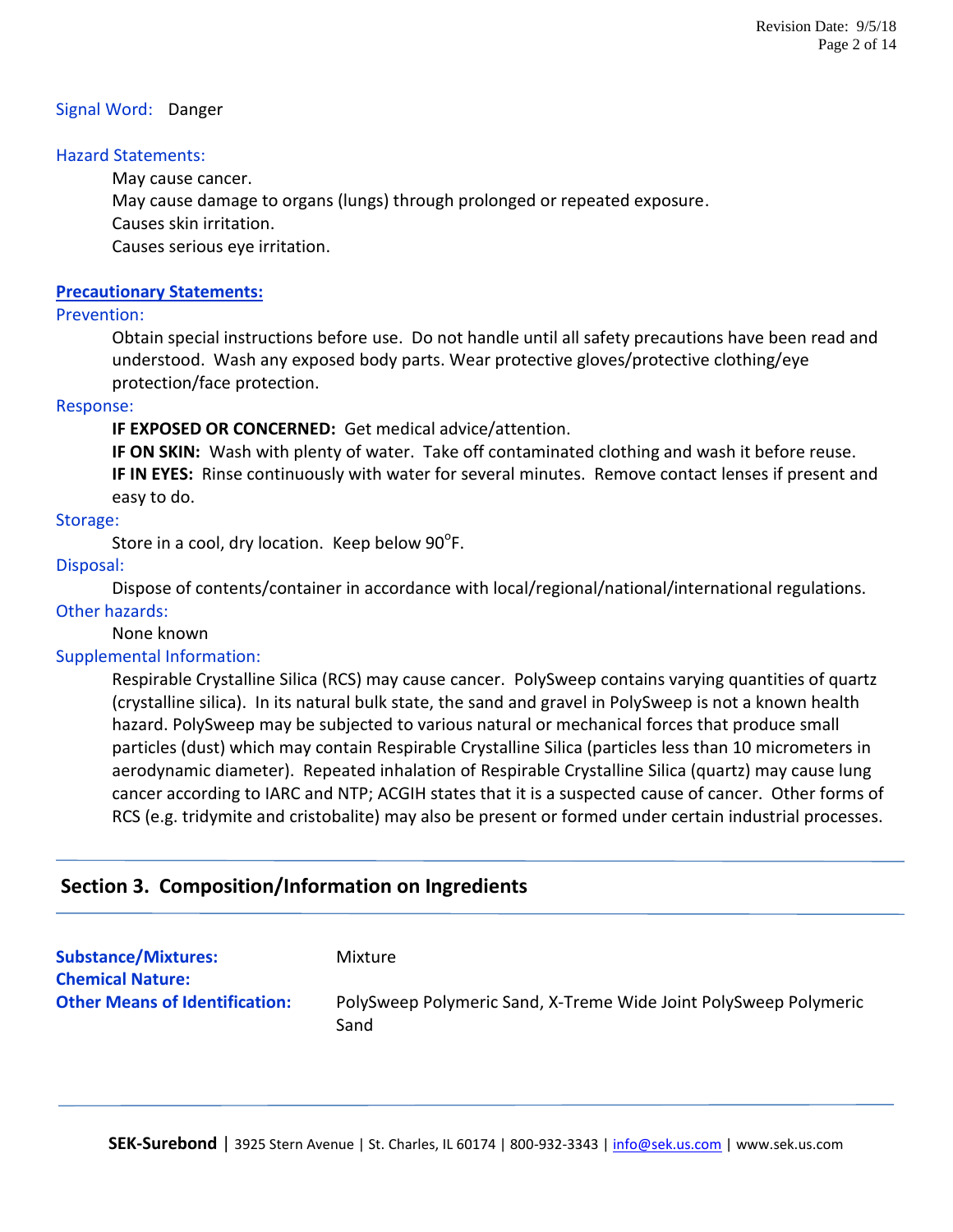# **CAS number/other identifiers:**

CAS Number: Mixture

| <b>Ingredient Name</b>      | CAS-No.    |     |
|-----------------------------|------------|-----|
| Sand and Gravel             | None       | >93 |
| Crystalline Silica (Quartz) | 14808-60-7 |     |
| Polymer Blend               | Mixture    |     |

Any concentration shown as a range is to protect confidentiality or is due to process variation. There are no additional ingredients present which, within the current knowledge of the supplier and in the concentrations applicable, are classified as hazardous to health or the environment and hence require reporting in this section. Some of these materials are mined from the earth. Trace amounts of naturally occurring elements might be detected during chemical analysis of these materials.

Occupational exposure limits, if available, are listed in Section 8.

# **Section 4. First Aid Measures**

# **Description of Necessary First Aid Measures:**

Eye Contact:

Dust: Immediately flush with plenty of water for at least 15 minutes. Hold eyelid(s) apart. Remove contacts if present and easy to do. Occasionally lift the eyelid(s) to ensure thorough rinsing. Beyond flushing, do not attempt to remove material from the eye(s). Get medical attention if irritation develops or persists.

Inhalation:

Dust: Move to fresh air. Get medical attention if symptoms develop or persist.

Skin Contact:

Dust: Wash off with soap and water. Get medical attention if irritation develops and persists. Ingestion:

Dust: Rinse mouth and drink plenty of water. Never give anything by mouth to an unconscious person. Get medical attention.

# **Most Important Symptoms/Effects (both acute and delayed):**

Inhaling dust may cause discomfort in chest, shortness of breath and coughing. Prolonged inhalation may cause chronic health effects. This product contains crystalline silica. Prolonged or repeated inhalation of respirable crystalline silica liberated from this product can cause silicosis, and may cause cancer.

**Indication of Immediate Medical Attention and Special Treatment Needed (if necessary):**

# Notes to Physician:

Provide general supportive measures and treat symptomatically. Keep victim under observation. Symptoms may be delayed.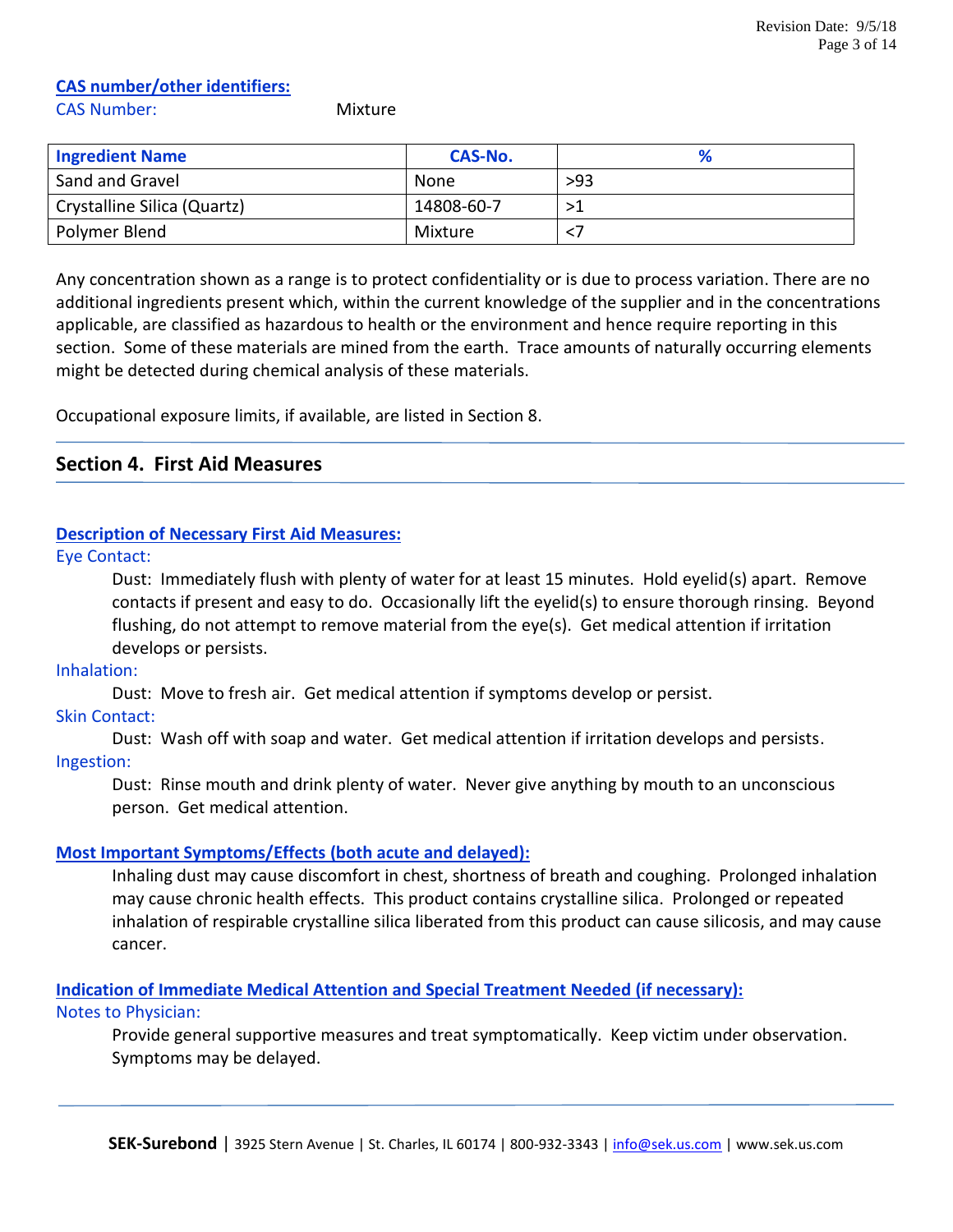# Specific treatments:

Not applicable.

# Protection of first-aiders:

Ensure that the medical personnel are aware of the material(s) involved, and take precautions to protect themselves.

# General information:

Pre-existing medical conditions that may be aggravated by exposure include disorders of the eye, skin and lung (including asthma and other breathing disorders). If addicted to tobacco, smoking will impair the ability of the lungs to clear themselves of dust.

|  | <b>Section 5. Firefighting Measures</b> |  |
|--|-----------------------------------------|--|
|--|-----------------------------------------|--|

| <b>General Fire Hazards:</b>         | Not applicable when used as prescribed.                                                                                                                  |  |  |  |  |
|--------------------------------------|----------------------------------------------------------------------------------------------------------------------------------------------------------|--|--|--|--|
| <b>Extinguishing Media:</b>          |                                                                                                                                                          |  |  |  |  |
| <b>Suitable Extinguishing Media:</b> | Not flammable. Use fire-extinguishing media appropriate for surrounding<br>materials.                                                                    |  |  |  |  |
| Unsuitable Extinguishing Media:      | None known.                                                                                                                                              |  |  |  |  |
| <b>Special hazards arising from</b>  |                                                                                                                                                          |  |  |  |  |
| the substance or mixture:            | Polymer dust can accumulate and create an explosion hazard.                                                                                              |  |  |  |  |
| <b>Hazardous thermal</b>             |                                                                                                                                                          |  |  |  |  |
| <b>Decomposition:</b>                | Polymer combustion products may be toxic and irritating and include<br>materials of varying composition including carbon monoxide and carbon<br>dioxide. |  |  |  |  |

# **Special Protective Equipment for firefighters:**

Use protective equipment appropriate for surrounding materials. No specific precautions. Contact with powerful oxidizing agents may cause fire and/or explosions (see section 10 of SDS). No unusual fire or explosion hazards.

# **Section 6. Accidental Release Measures**

# **Personal Precautions, Protective Equipment and Emergency Procedures:**

Wear appropriate personal protective equipment and clothing during clean-up of materials that contain or may liberate dust.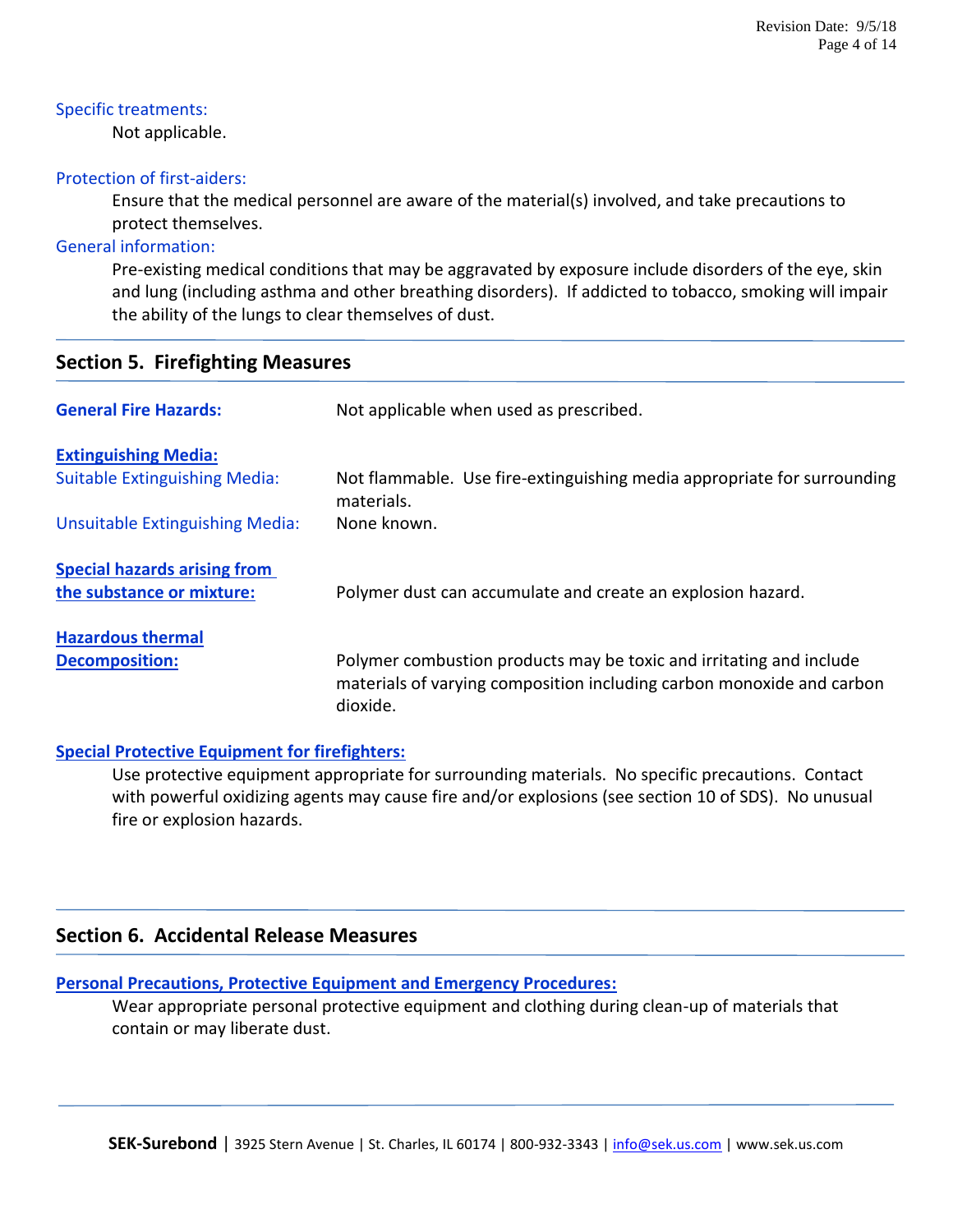# **Methods and Materials for Containment and Cleaning Up:**

Spilled material, where dust is generated may overexpose cleanup personnel to Respirable Crystalline Silica-containing dust. Do not dry sweep or use compressed air for clean-up. Wetting of spilled material and/or use of respiratory protective equipment may be necessary. Avoid discharge of fine particulate matter into drains or water courses.

# **Section 7. Handling and Storage**

# **Precautions for Safe Handling:**

## Protective Measures:

Do not handle until all safety precautions have been read and understood. Keep formation of airborne dusts to a minimum. Keep away from heat, sparks and flame. Provide appropriate exhaust ventilation at places where dust is formed. Do not breathe dust. Avoid prolonged exposure. Provide adequate ventilation. Wear appropriate personal protective equipment.

# **C**onditions for Safe Storage, Including any Incompatibilities:

Avoid dust formation or accumulation. Store in a cool, dry area.

# **Section 8. Exposure Controls/Personal Protection**

# **Control Parameters:**

# **Occupational Exposure Limits:**

- 1 Value equivalent to OSHA formulas (29 CFR 1910.1000; 29 CFR
- 2 Value also applies to MSHA metal/Non-Metal (1973 TLVs at 30 CFR 56/57.5001)
- $3$  OSHA enforces 0.250 mg/m<sup>3</sup> in construction and shipyards (CPL-03-00-007)

4 – Value also applies to OSHA construction (29 CRF 1926.55 Appendix A) and shipyards (29 CFR 1915.1000 Table Z)

5 – MSHA limit = 10 mg/m<sup>3</sup>

| <b>Ingredient Name</b>                       | <b>Exposure Limits</b>                                    |  |
|----------------------------------------------|-----------------------------------------------------------|--|
| Particles not otherwise classified           | <b>ACGIH TLV (United States, 3/2012)</b>                  |  |
|                                              | TWA: 3 mg/m <sup>3</sup> . Form: Respirable particles (2) |  |
|                                              | TWA: 10 mg/m <sup>3</sup> . Form: Inhalable particles (2) |  |
|                                              | OSHA PEL (United States, 6/2010)                          |  |
|                                              | PEL: 5mg/m <sup>3</sup> . Form: Respirable fraction       |  |
|                                              | PEL: 15 mg/m <sup>3</sup> . Form: Total dust(4)           |  |
|                                              | TWA: 5mg/m <sup>3</sup> . Form: Respirable fraction (1)   |  |
|                                              | TWA: 15mg/m <sup>3</sup> . Form: Total dust (1, 4, 5)     |  |
| Crystalline Silica (Quartz) (CAS 14808-60-7) | OSHA PEL (United States, 6/2010)                          |  |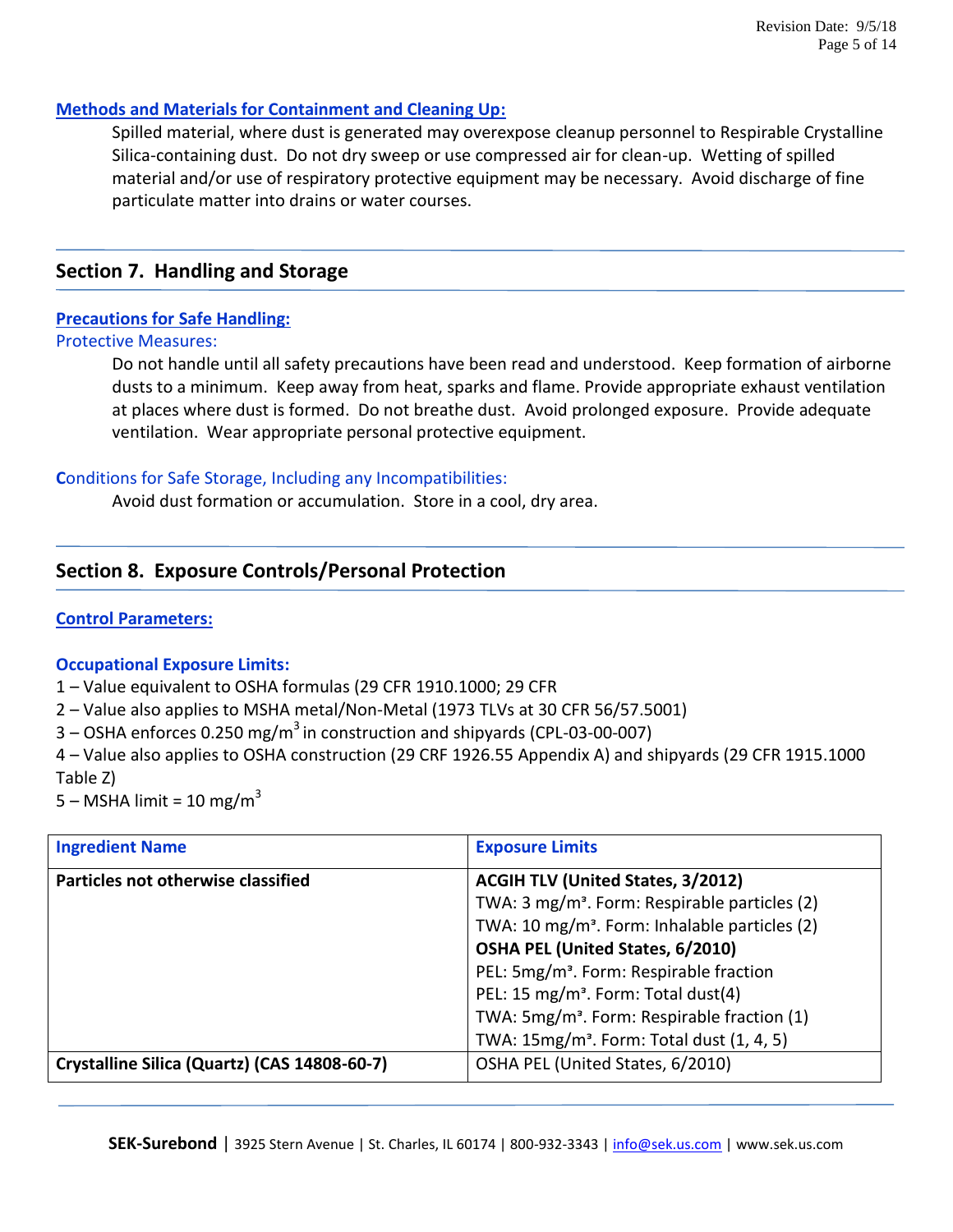|                                                   | TWA: $0.3 \text{ mg/m}^3$ . Form: Total dust $(1,2)$     |  |  |
|---------------------------------------------------|----------------------------------------------------------|--|--|
|                                                   | TWA: 0.1 mg/m <sup>3</sup> . Form: Respirable (1,2,3)    |  |  |
| <b>Crystalline Silica (all forms CAS mixture)</b> | ACGIH TLV (United States, 3/2012)                        |  |  |
|                                                   | TWA: 0.025 mg/m <sup>3</sup> . Form: Respirable fraction |  |  |
|                                                   | NIOSH REL (United States, 6/2009)                        |  |  |
|                                                   | TWA: 0.05 mg/m <sup>3</sup> . Form: Respirable dust      |  |  |

# **Exposure Controls:**

# Appropriate Engineering Controls:

Good ventilation (typically 10 air changes per hour indoors) should be used. Ventilation rates should be matched to conditions. If applicable, use process enclosures, local exhaust ventilation, or other engineering controls to maintain airborne levels below recommended exposure limits. If exposure limits have not been established, maintain airborne levels to an acceptable level.

## Exposure Guidelines:

OSHA PELs, MSHA PELs, and ACGIH TLVs are 8-hr TWA values. NIOSH RELs are for TWA exposures up to 10-hr/day and 40-hr/wk. Occupational exposure to nuisance dust (total and respirable) and Respirable Crystalline Silica should be monitored and controlled. Terms including "Particulates Not Otherwise Classified," "Particulates Not Otherwise Regulated," "Particulates Not Otherwise Specified," and "Inert or Nuisance Due" are often used interchangeably; however, the user should review each agency's terminology for differences in meanings.

## Biological limit values:

No biological exposure limits noted for the ingredient(s).

# **Individual Protection Measures, Such As Personal Protective Equipment:**

#### Hygiene Measures:

Always observe good personal hygiene measures, such as washing after handling the material and before eating, drinking and/or smoking. Routinely wash work clothing and protective equipment to remove contaminants.

#### Eye/Face Protection:

Wear safety glasses with side shields (or goggles).

# Hand Protection:

Use personal protective equipment as required.

#### Body Protection:

Use personal protective equipment as required.

#### Other Skin Protection:

Use personal protective equipment as required.

#### Respiratory Protection:

When handling or performing work that produces dust or Respirable Crystalline Silica in excess of applicable exposure limits, wear a NIOSH-approved respirator that is properly fitted and is in good condition. Respirators must be used in accordance with all applicable workplace regulations.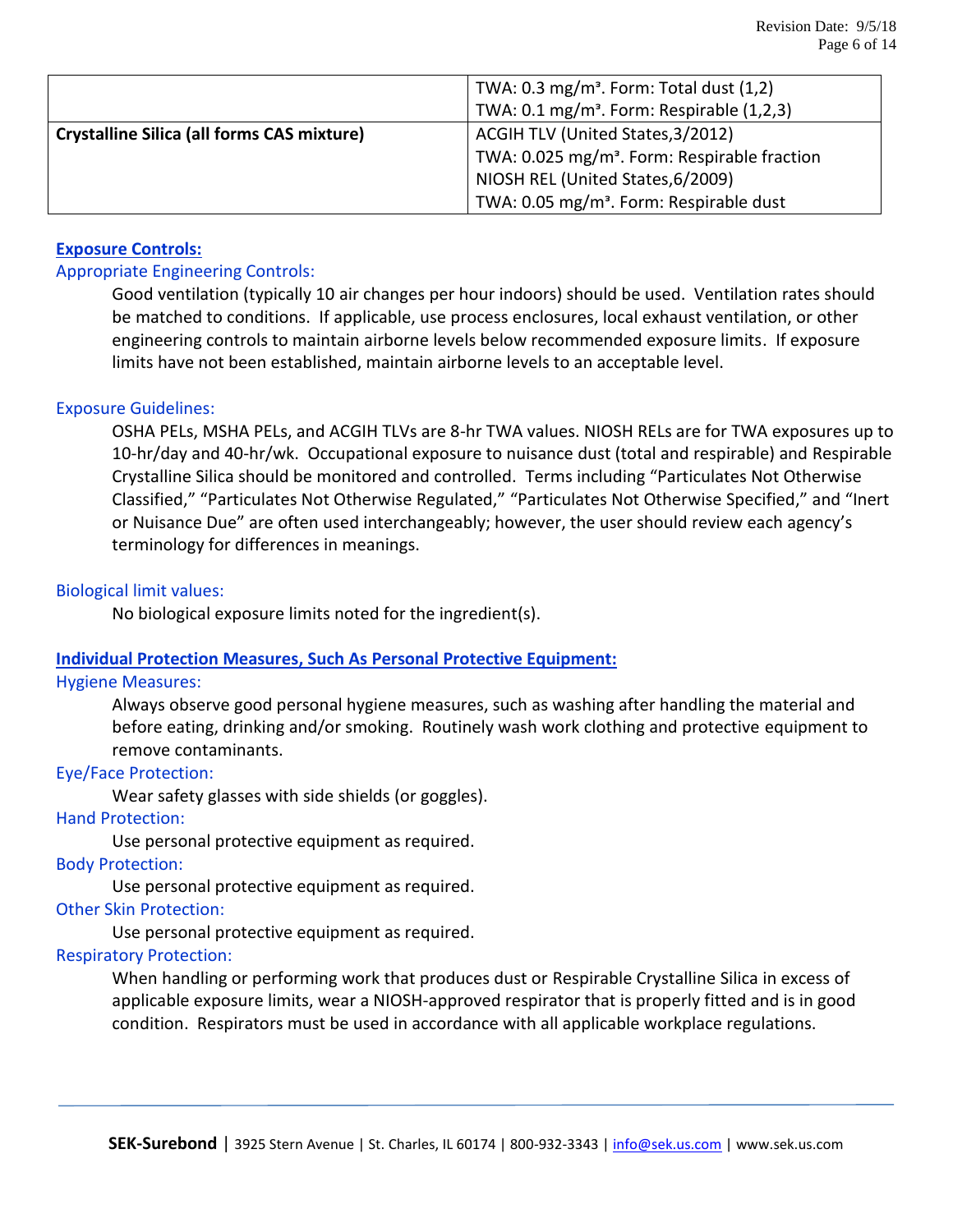# Thermal Hazards:

Not anticipated. Wear appropriate thermal protective clothing if necessary.

# **Section 9. Physical and Chemical Properties**

| <b>Information on Basic Physical and Chemical Properties:</b> |                                      |  |  |
|---------------------------------------------------------------|--------------------------------------|--|--|
| Appearance:                                                   |                                      |  |  |
| <b>Physical State:</b>                                        | Solid, particles of granular mixture |  |  |
| Color:                                                        | Various colors                       |  |  |
| Odor:                                                         | Not applicable                       |  |  |
| <b>Odor Threshold:</b>                                        | Not applicable                       |  |  |
| pH:                                                           | No data available                    |  |  |
| <b>Melting Point/Freezing Point:</b>                          | Not applicable                       |  |  |
| Initial Boiling Point & Range:                                | Not applicable                       |  |  |
| <b>Flash Point:</b>                                           | Non-combustible                      |  |  |
| <b>Burning Time:</b>                                          | Not applicable                       |  |  |
| <b>Evaporation Rate:</b>                                      | Not applicable                       |  |  |
| Flammability (solid, gas):                                    | Not applicable                       |  |  |
| <b>Upper Explosion Limit:</b>                                 | Not applicable                       |  |  |
| <b>Lower Explosion Limit:</b>                                 | Not applicable                       |  |  |
| <b>Vapor Pressure:</b>                                        | Not applicable                       |  |  |
| <b>Relative Vapor Density:</b>                                | Not applicable                       |  |  |
| <b>Relative Density:</b>                                      | Not available                        |  |  |
| Solubility:                                                   |                                      |  |  |
| <b>Solubility in Water:</b>                                   | Insoluble                            |  |  |
| <b>Partition coefficient</b>                                  |                                      |  |  |
| (n-octanol/water):                                            | Not applicable                       |  |  |
| <b>Auto-ignition Temperature:</b>                             | Not applicable                       |  |  |
| <b>Decomposition Temperature:</b>                             | Not applicable                       |  |  |
| SADT:                                                         | Not available                        |  |  |
| <b>Viscosity:</b>                                             | Not applicable                       |  |  |

# **Section 10. Stability and Reactivity**

| Reactivity:                                | This product is stable and non-reactive under normal conditions<br>of use, storage and transport. |
|--------------------------------------------|---------------------------------------------------------------------------------------------------|
| <b>Chemical Stability:</b>                 | Material is stable under normal conditions.                                                       |
| <b>Possibility of Hazardous Reactions:</b> | No dangerous reaction known under conditions of normal use.                                       |
| <b>Conditions to Avoid:</b>                | Avoid contact with strong oxidizing agents and temperatures<br>above 86 <sup>°</sup> F.           |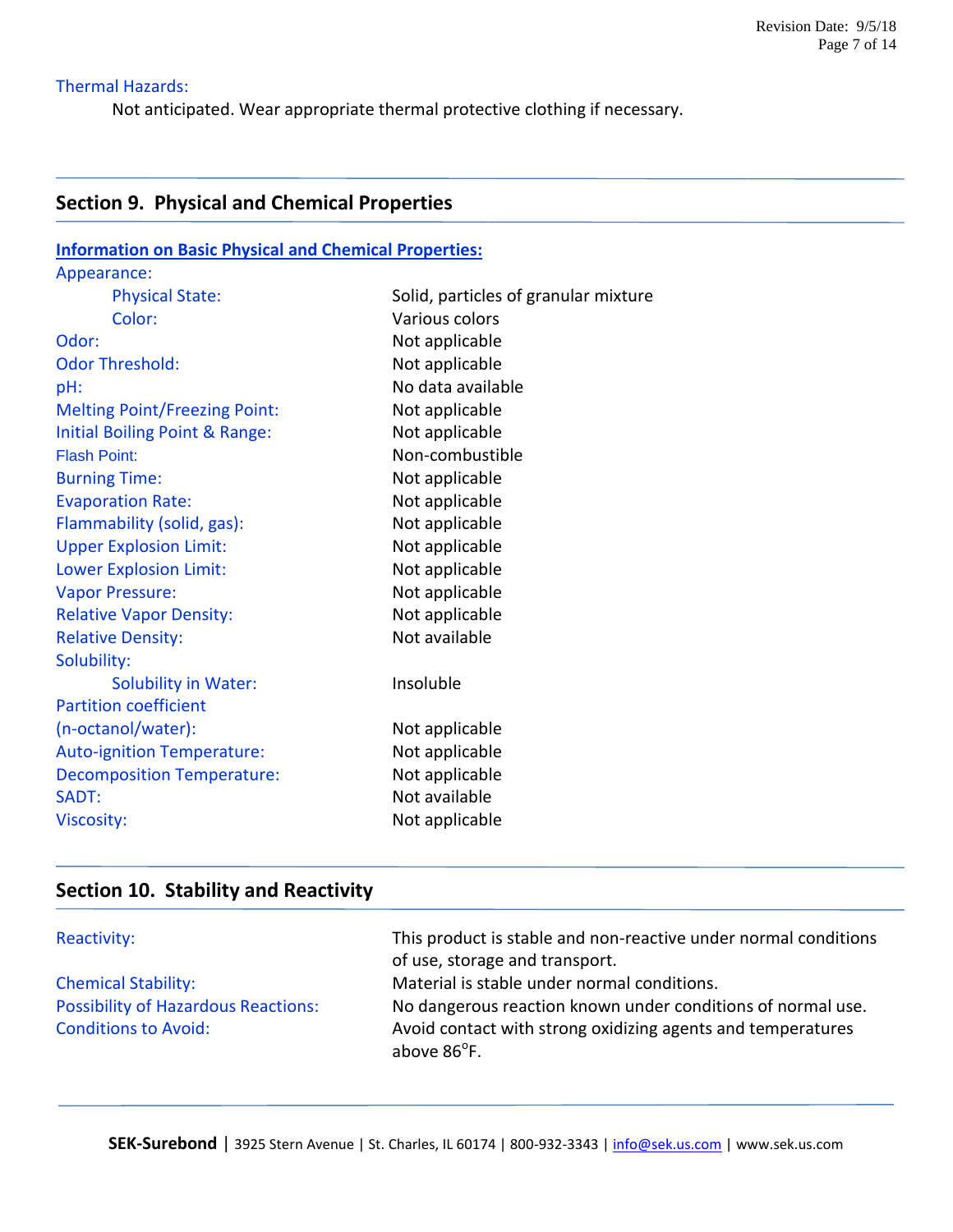Incompatible Materials: Crystalline Silica may react violently with strong oxidizing agents, causing fire and explosions. Hazardous Decomposition Products: Silica dissolves in hydrofluoric acid producing a corrosive gassilicon tetrafluoride.

# **Section 11. Toxicological Information**

# **Information on Toxicological Effects:**

## **Acute Toxicity:**

Not expected to be acutely toxic.

## **Irritation/Corrosion:**

Skin: Dust: May cause irritation through mechanical abrasion. This product is not expected to be a skin hazard.

Eyes: Direct contact with eyes may cause temporary irritation through mechanical abrasion. Inhalation: Repeated inhalation of Respirable Crystalline Silica (quartz) may cause silicosis, a fibrosis (scarring) of the lungs. Silicosis is irreversible and may be fatal. Silicosis increased the risk of contracting pulmonary tuberculosis. Some studies suggest that repeated inhalation of Respirable Crystalline Silica may cause other adverse health effects including lung and kidney cancer. Ingestion: Not likely due to product form. However accidental ingestion may cause discomfort.

# **Sensitization:**

Respiratory sensitization: No respiratory sensitizing effects known.

Skin sensitization: Not known to be a dermal irritant or sensitizer.

# **Mutagenicity:**

No data available to indicate product or any components present at greater than 0.1% are mutagenic or genotoxic.

# **Aspiration Hazard:**

Not expected to be an aspiration hazard.

# **Reproductive toxicity:**

Not expected to be a reproductive hazard.

**Symptoms related to physical, chemical and toxicological characteristics:**

Dust, discomfort in chest. Shortness of breath. Coughing.

# **Carcinogenicity:**

Respirable Crystalline Silica has been classified by IARC and NTP as a known human carcinogen, and classified by ACGIH as a suspected human carcinogen.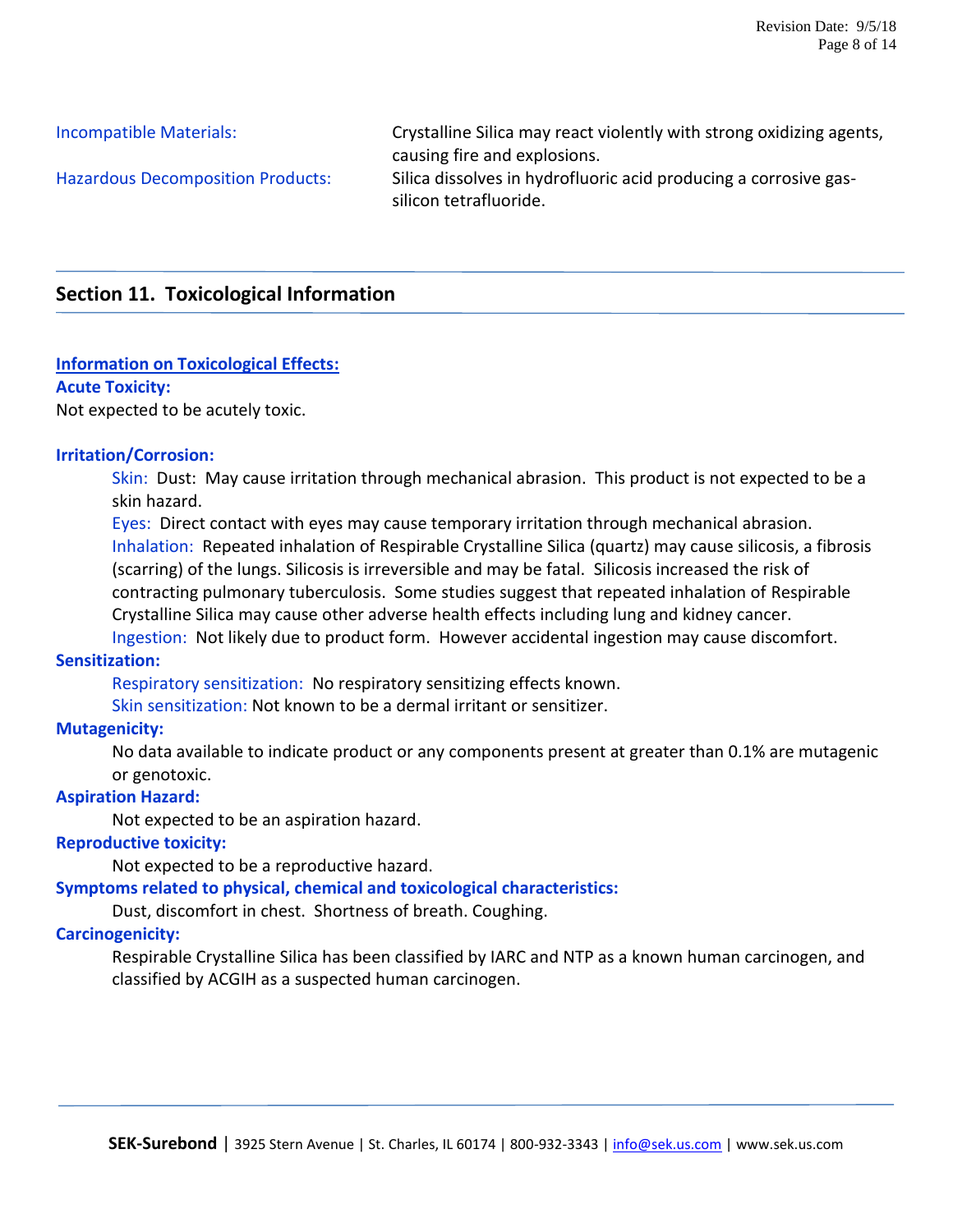| <b>Product/Ingredient Name</b>  | <b>OSHA</b> | <b>IARC</b>              | <b>ACGIH</b>   | <b>NTP</b>        |
|---------------------------------|-------------|--------------------------|----------------|-------------------|
| Crystalline Silica (Quartz) CAS | Not listed  | 1 Carcinogenic to humans | A <sub>2</sub> | Known to be       |
| 14808-60-7)                     |             |                          |                | human carcinogen. |
| Respirable Tridymite and        | Not listed  | 1 Carcinogenic to humans | -              | -                 |
| Cristobalite (other forms of    |             |                          |                |                   |
| crystalline) (CAS Mixture)      |             |                          |                |                   |

# **Specific target organ toxicity (acute exposure)**

| <b>Name</b>                            | Category                 | <b>Route of Exposure</b> | <b>Target Organs</b>          |
|----------------------------------------|--------------------------|--------------------------|-------------------------------|
| Crystalline Silica (Quartz) CAS 14808- |                          | Inhalation               | Not reported to have effects. |
| $60-7)$                                |                          |                          |                               |
| Respirable Tridymite and Critobalite   | $\overline{\phantom{a}}$ | Inhalation               | Not reported to have effects. |
| (other forms of crystalline) (CAS      |                          |                          |                               |
| Mixture)                               |                          |                          |                               |

# **Specific target organ toxicity (chronic exposure)**

| <b>Name</b>                            | Category | <b>Route of Exposure</b> | <b>Target Organs</b>        |
|----------------------------------------|----------|--------------------------|-----------------------------|
| Crystalline Silica (Quartz) CAS 14808- |          | Inhalation               | May cause damage to organs  |
| $60-7)$                                |          |                          | (lung) through prolonged or |
|                                        |          |                          | repeated exposure.          |
| Respirable Tridymite and Critobalite   |          | Inhalation               | May cause damage to organs  |
| (other forms of crystalline) (CAS      |          |                          | (lung) through prolonged or |
| Mixture)                               |          |                          | repeated exposure.          |

Potential chronic health effects:

General: Prolonged inhalation of Respirable Crystalline Silica may be harmful. May cause damage to organs (lungs) through prolonged or repeated exposure. There are reports in the literature suggesting that excessive crystalline silica exposure may be associated with autoimmune disorders and other adverse health effects involving the kidney. In particular, the incidence of scleroderma (thickening of the skin caused by swelling and the thickening of fibrous tissue) appears to be higher in silicotic individuals. To date, the evidence does not conclusively determine a causal relationship between Silica exposure and these adverse health effects.

# **Section 12. Ecological Information**

# **EcoToxicity:**

Not expected to be harmful to aquatic organisms. Discharging PolySweep dust and fines into waters may increase total suspended (TSP) levels that can be harmful to certain aquatic organisms.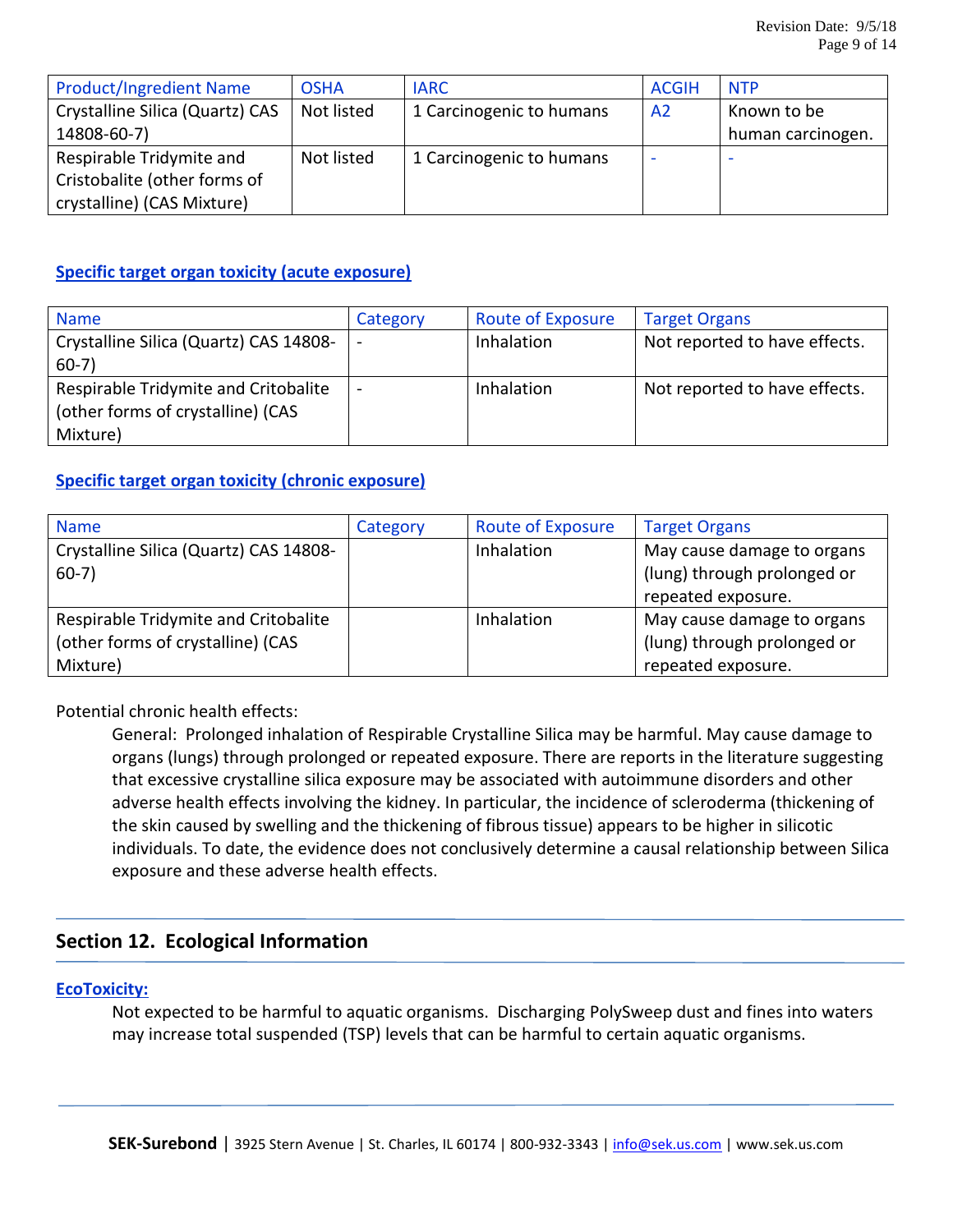**Persistence and degradability:** Not applicable **Bio accumulative potential:** Not applicable **Mobility in soil:** Not applicable

**Other adverse effects:** No other adverse environmental effects (e.g. ozone depletion, photochemical ozone creation potential, and global warming potential) are expected from this component.

# **Section 13. Disposal Considerations**

# **Disposal methods:**

Do not allow fine particulate matter to drain into sewers/water supplies. Do not contaminate ponds, waterways or ditches with fine particulates. Dispose of contents in accordance with local/regional/national/international regulations.

Hazardous Waste Code: Not regulated.

## Waste from residues/unused product:

Dispose of in accordance with local regulations. Empty containers or liners may retain some product residues. This material and its container must be disposed of in a safe manner.

## Contaminated Packaging:

Since emptied containers may retain product residue, follow label warnings even after container is emptied. Empty packaging materials should be recycled or disposed of in accordance with applicable regulations and practices.

# **Section 14. Transport Information**

|                              | <b>DOT Classification</b> | <b>IMDG</b>   | <b>IATA</b>   |
|------------------------------|---------------------------|---------------|---------------|
| <b>UN Number</b>             | Not regulated             | Not regulated | Not regulated |
| UN Proper shipping name      |                           |               |               |
| Transport hazard class(es)   |                           |               |               |
| Packing group                | -                         |               |               |
| <b>Environmental hazards</b> |                           |               |               |
| Additional information       | -                         |               |               |

Transport in bulk according to Annex II of MARPOL 73/78 and the IBC Code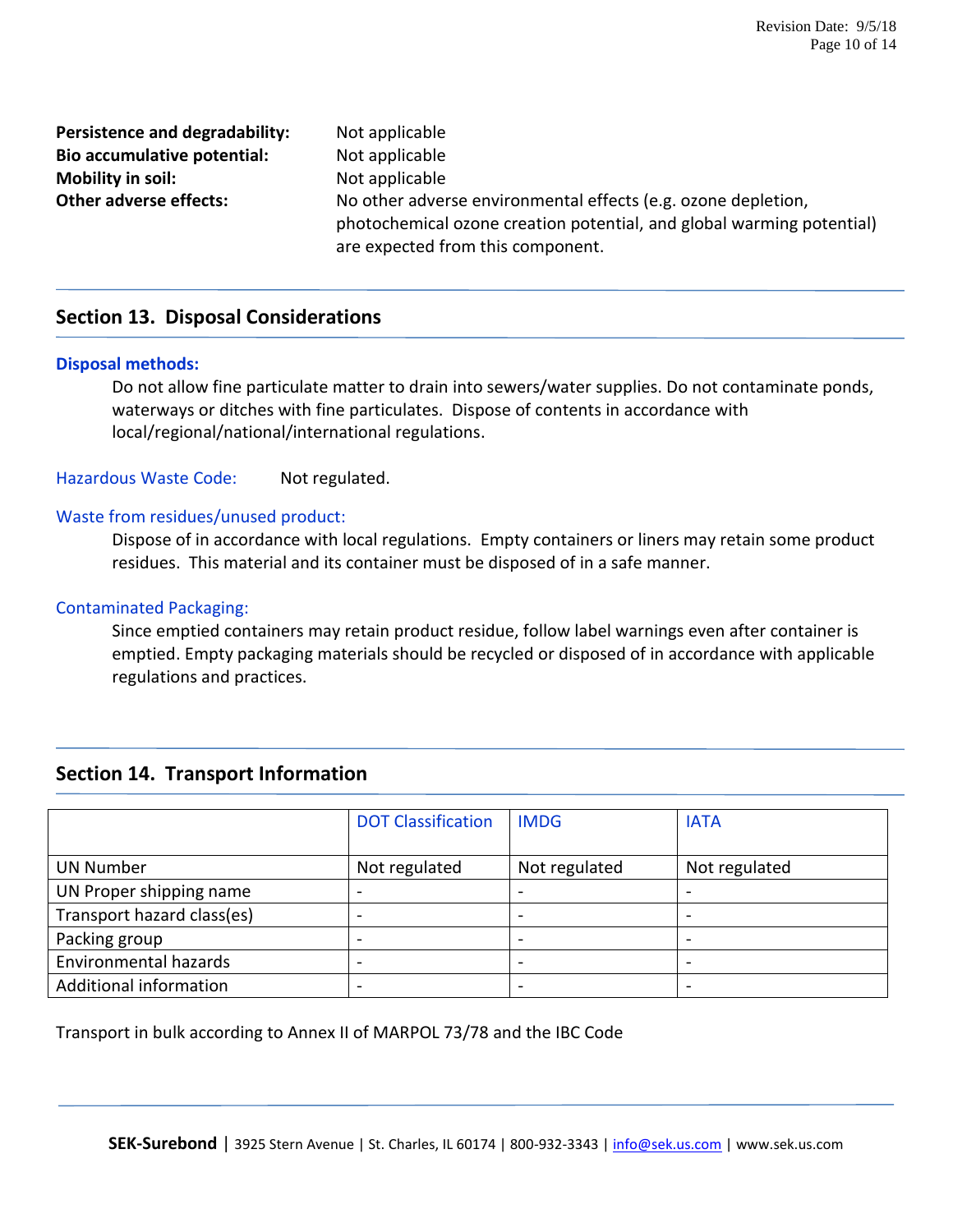# **Section 15. Regulatory Information**

# **U.S. Federal regulations:**

OSHA Hazard Communication Standard, 29 CFR 1910.1200:

This product is a "Hazardous Chemical" as defined by the OSHA Hazard Communication Standard, 29 CFR 1910.1200

TSCA Section 12(b) Export Notification (40 CFR 707, Subpart. D): Not regulated.

OSHA Specifically Regulated Substances (29 CFR 1910.1001-1050): Not listed.

CERCLA Hazardous Substance List (40 CFR 302.4): Not listed.

Clean Air Act Section 112 (b): Hazardous Air Pollutants (HAPs): Not regulated.

Clean Air Act Section 112 (r) Accidental Release Prevention (40 CFR 68.130): Not regulated.

Safe Drinking Water Act (SDWA): Not regulated.

#### **SARA 311/312**

**Classification:** Delayed (chronic) health hazard

#### **Composition/information on ingredients**

| <b>Name</b>                                   | %  | <b>Fire Hazard   Sudden</b> | <b>Release of</b><br><b>Pressure</b> | <b>Reactive</b> | <b>Immediate</b><br>(acute)<br><b>Health</b><br><b>Hazard</b> | <b>Delayed</b><br>(chronic)<br><b>Health</b><br><b>Hazard</b> |
|-----------------------------------------------|----|-----------------------------|--------------------------------------|-----------------|---------------------------------------------------------------|---------------------------------------------------------------|
| Crystalline Silica (Quartz)<br>CAS 14808-60-7 | >1 | No                          | No                                   | No              | No                                                            | Yes                                                           |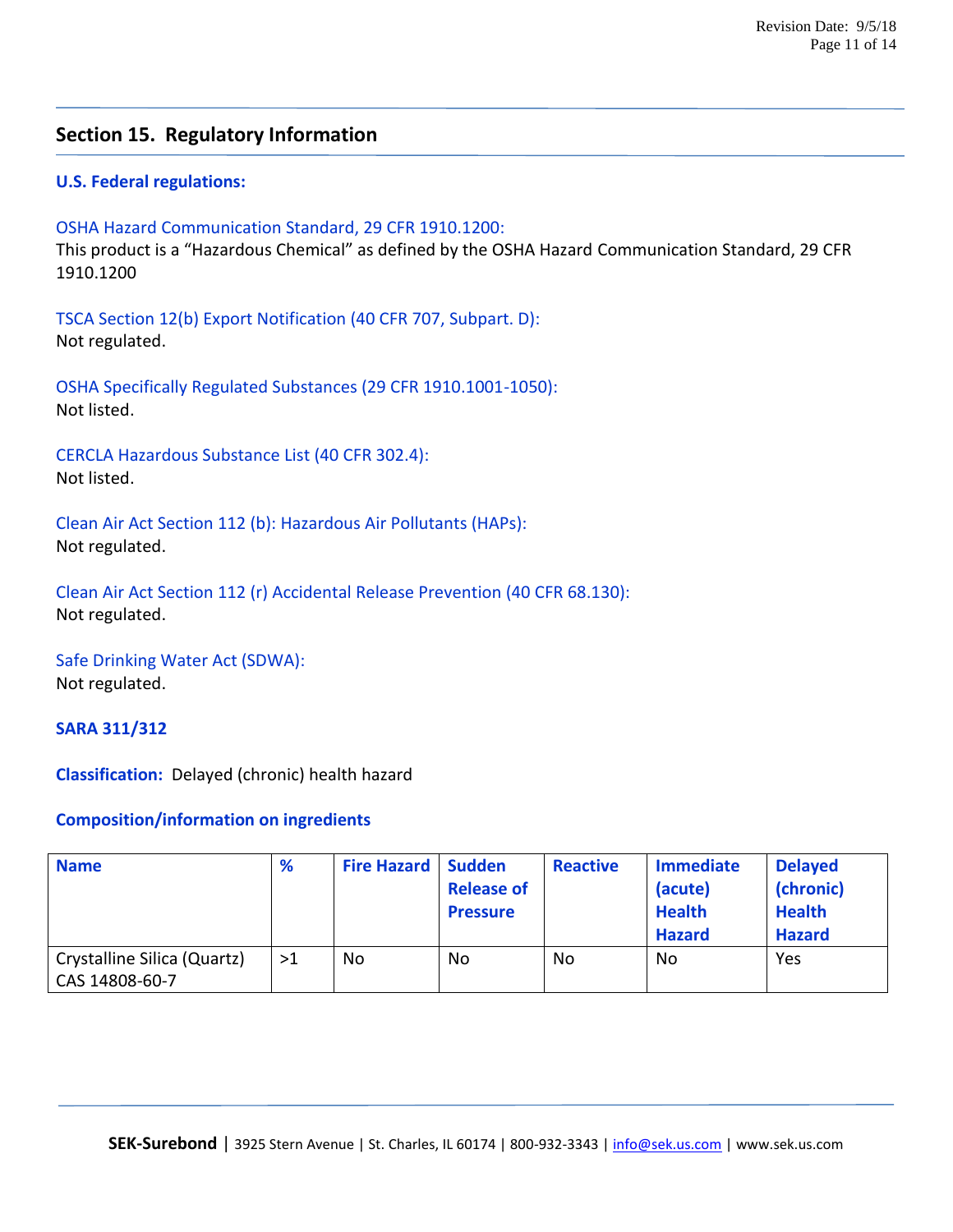## **SARA 313 (TRI)**

|                            | <b>Product Name</b>         | <b>CAS Number</b> |               |
|----------------------------|-----------------------------|-------------------|---------------|
| Form R-Report Requirements | Crystalline Silica (Quartz) | 14808-60-7        | Not regulated |

# **STATE REGULATIONS**

| <b>Massachusetts RTK:</b> | The following components are listed: Crystalline Silica (Quartz) (CAS 14808-60-7),<br>Respirable Tridymite and Cristobalite (other forms of Crystalline Silica) (CAS<br>Mixture) |
|---------------------------|----------------------------------------------------------------------------------------------------------------------------------------------------------------------------------|
| New Jersey RTK:           | The following components are listed: Crystalline Silica (Quartz) (CAS 14808-60-7),<br>Respirable Tridymite and Cristobalite (other forms of Crystalline Silica) (CAS             |
|                           | Mixture)                                                                                                                                                                         |
| Pennsylvania RTK:         | The following components are listed: Crystalline Silica (Quartz) (CAS 14808-60-7),<br>Respirable Tridymite and Cristobalite (other forms of Crystalline Silica) (CAS<br>Mixture) |
| <b>Rhode Island RTK:</b>  | Not regulated.                                                                                                                                                                   |

#### **California Prop. 65**

WARNING: This product can expose you to Respirable Crystalline Silica, which is known to the state of California to cause cancer. For more information go to [www.p65warnings.ca.gov](http://www.p65warnings.ca.gov/)

| <b>Ingredient Name</b>                        |     |     | Cancer   Reproductive   No significant risk level   Maximum acceptable | dosage level |
|-----------------------------------------------|-----|-----|------------------------------------------------------------------------|--------------|
| Crystalline Silica (Quartz)<br>CAS 14808-60-7 | Yes | No. | No                                                                     | No           |

#### **International Regulations**

| <b>Ingredient Name</b>      | <b>CAS#</b> | <b>TSCA</b> | <b>Canada</b> | <b>WHMIS</b>     | <b>EEC</b>    |
|-----------------------------|-------------|-------------|---------------|------------------|---------------|
| Crystalline Silica (Quartz) | 14808-60-7  | Yes         | <b>DSL</b>    | D <sub>2</sub> A | <b>EINECS</b> |

# **WHMIS Classification:**

D2A "Materials Causing Other Toxic Effects"

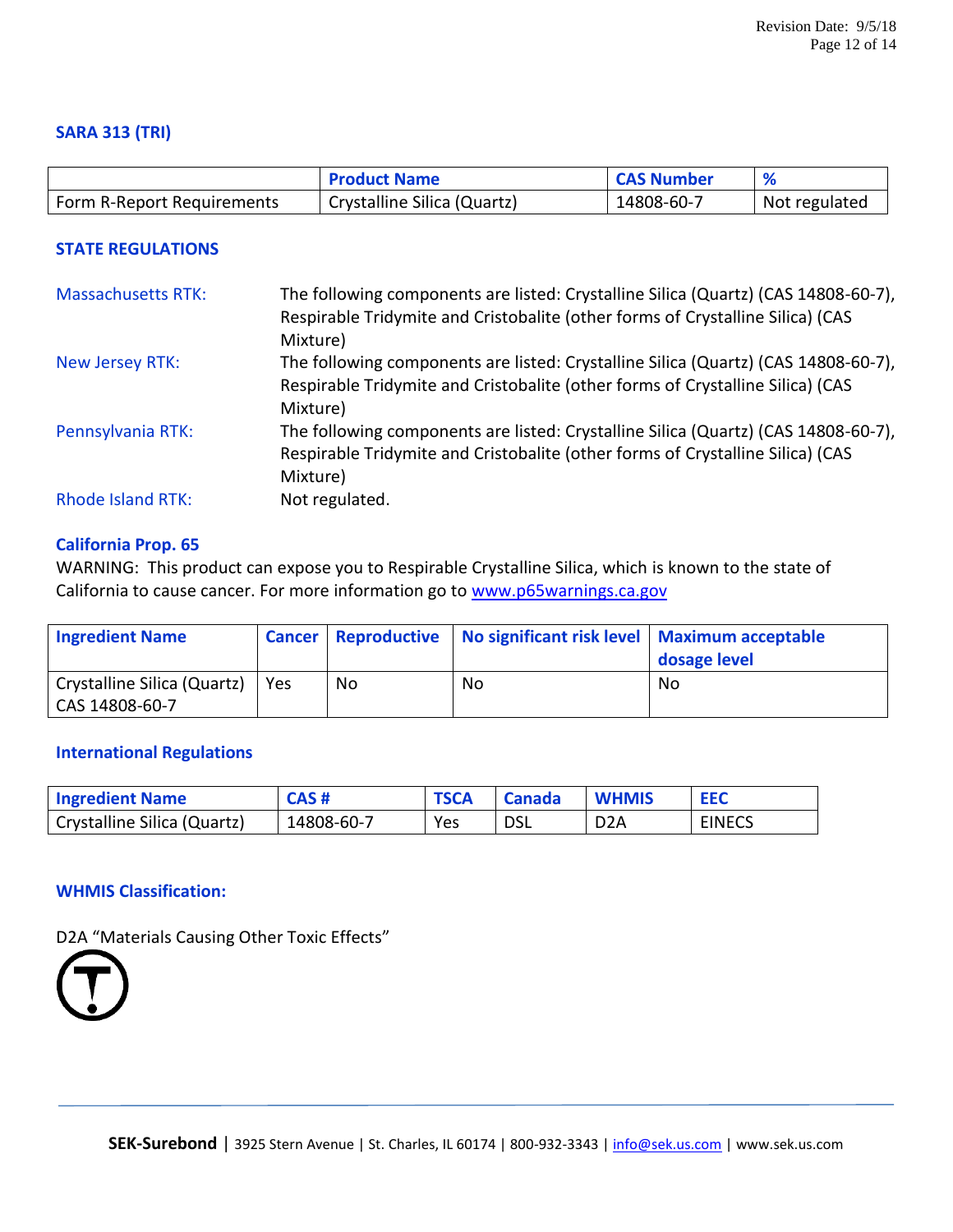# **Section 16. Other Information**

## **Abbreviations:**

ACGIH - American Conference of Governmental Industrial Hygienists CAS - Chemical Abstract Service CERCLA - Comprehensive Emergency Response and Comprehensive Liability Act CFR - Code of Federal Regulations DOT - Department of Transportation GHS - Globally Harmonized System HEPA - High Efficiency Particulate Air IATA - International Air Transport Association IARC - International Agency for Research on Cancer IMDG - International Maritime Dangerous Goods NIOSH - National Institute of Occupational Safety and Health NOEC - No Observed Effect Concentration NTP - National Toxicology Program OSHA - Occupational Safety and Health Administration PEL - Permissible Exposure Limit REL - Recommended Exposure Limit RQ - Reportable Quantity SARA - Superfund Amendments and Reauthorization Act SDS - Safety Data Sheet TLV - Threshold Limit Value TPQ - Threshold Planning Quantity TSCA - Toxic Substances Control Act TWA - Time-Weighted Average UN - United Nations

**Date of Issue/Date of Revision:** 9/5/2018

# **Notice to Reader**

**THE INFORMATION IN THIS SAFETY DATA SHEET (SDS) WAS OBTAINED FROM SOURCES WHICH WE BELIEVE ARE RELIABLE. HOWEVER, THE INFORMATION IS PROVIDED WITHOUT ANY WARRANTY, EXPRESSED OR IMPLIED, REGARDING ITS CORRECTNESS OR ACCURACY. SOME INFORMATION PRESENTED AND CONCLUSIONS DRAWN HEREIN ARE FROM SOURCES OTHER THAN DIRECT TEST DATA ON THE SUBSTANCE ITSELF. THIS SDS WAS PREPARED AND IS TO BE USED ONLY FOR THIS PRODUCT. IF THE PRODUCT IS USED AS A COMPONENT IN ANOTHER PRODUCT, THIS SDS INFORMATION MAY NOT BE APPLICABLE. USERS SHOULD MAKE THEIR OWN INVESTIGATIONS TO DETERMINE THE SUITABILITY OF THE INFORMATION OR PRODUCTS FOR THEIR PARTICULAR PURPOSE OR APPLICATION. THE CONDITIONS OR METHODS OF HANDLING, STORAGE, USE, AND/OR DISPOSAL OF THE PRODUCT ARE BEYOND OUR CONTROL AND MAY BE BEYOND OUR KNOWLEDGE. FOR THIS AND OTHER REASONS, WE DO NOT ASSUME RESPONSIBILITY AND EXPRESSLY**